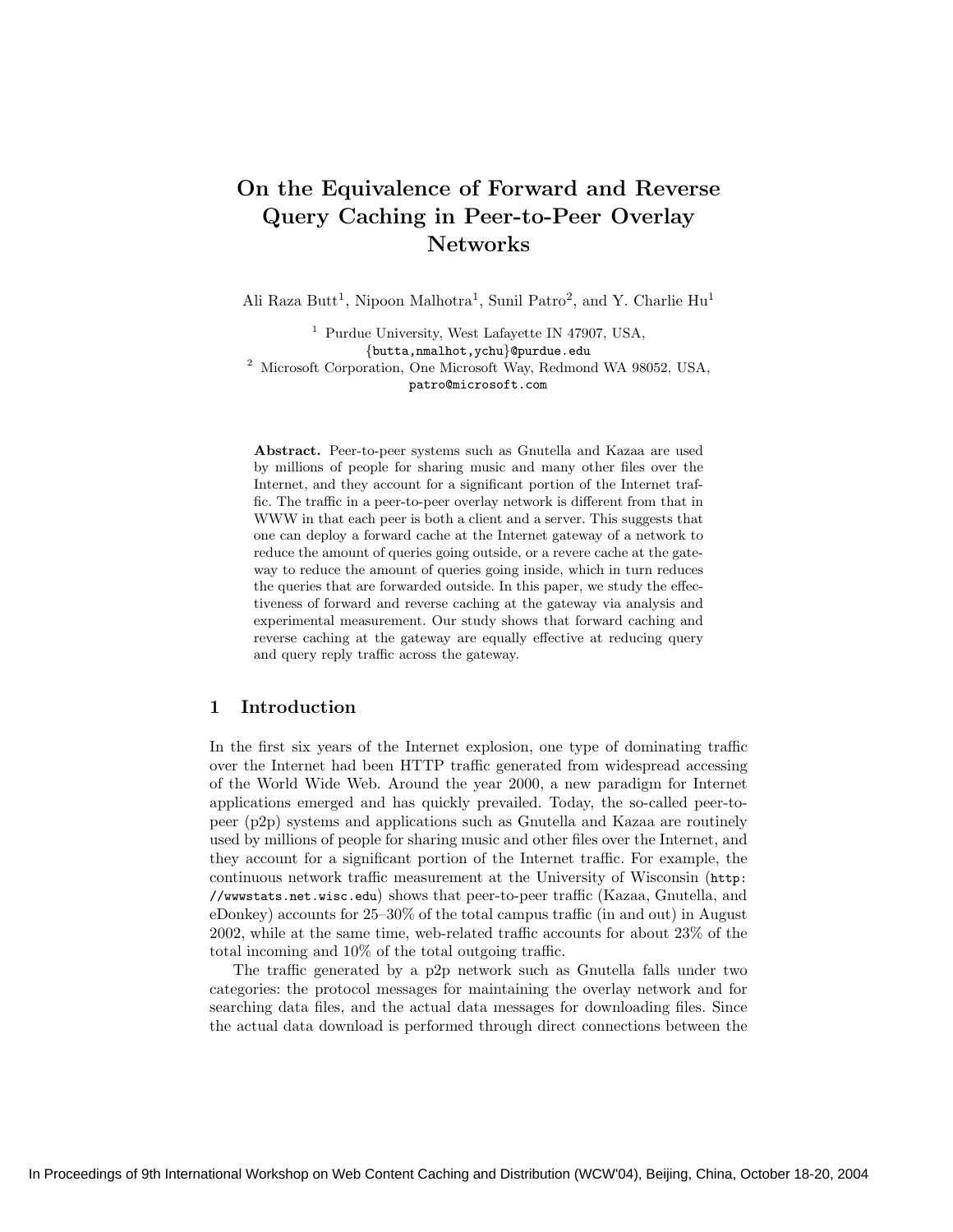source and destination servents via HTTP, such traffic can be cached using off-the-shelf web caching proxies. Thus the more interesting question is how to reduce the protocol messages which are typically propagated in the overlay network via controlled flooding.

Similar to accesses of web content, researchers have found that search messages (queries) in p2p networks such as Gnutella exhibit temporal locality. This suggests that caching can prove to be an effective technique in reducing network bandwidth consumed by these queries and the latency in retrieving query replies. While the locality in web accesses is determined solely by the URLs being accessed, the locality in the queries in p2p networks also takes into account the TTLs and the next hop nodes in the overlay, as these two factors also affect the set of the query replies that will be received.

Several query caching schemes have been developed and have confirmed the effectiveness of query caching [1–3]. In particular, a transparent caching scheme has been proposed in [3] where p2p caching proxies are attached to the gateway routers of organizations or ISPs, i.e., similar to how web caching proxies are typically deployed, with the goal of reducing p2p traffic in and out of the gateways. The gateway router is configured to redirect TCP traffic going outside and to well known p2p ports, e.g., 6346 for Gnutella, to the attached p2p caching proxies. We call this forward caching as the the cache acts on outgoing queries.

A fundamental difference between the traffic in p2p overlay networks and web traffic is that a peer in a p2p network is both a client and a server. This observation suggests that one can also deploy a reverse caching proxy at the gateway of an organization to exploit the locality in queries coming into that organization. Intuitively, compared to a forward proxy, a reverse proxy will see fewer distinct queries since there are fewer peers within an organization than their neighbors outside, and query locality distinguishes queries sent to different forwarders. Consequently, reverse caching is expected to achieve a higher cache hit ratio than forward caching due to fewer capacity misses, and thus is seemingly more effective than forward caching in reducing query traffic across the gateway.

In this paper, we study the relative effectiveness between transparent forward and reverse caching at the gateway focusing on Gnutella networks. We present a detailed analysis that shows reverse caching and forward caching are equally effective assuming the caches store the same number of query hits, disregarding how many queries they are for. We further confirm our analysis with experimental results collected from a testbed running eight Gnutella servents behind the caching proxies.

# 2 Preliminaries

#### 2.1 The Gnutella Protocol

To set up the context for the analysis of forward and reverse caching, we briefly discuss Gnutella's node joining process, its implications on the topology of the part of Gnutella network inside an organization, and the query request and reply protocols. The details of the Gnutella protocol can be found in [4, 5].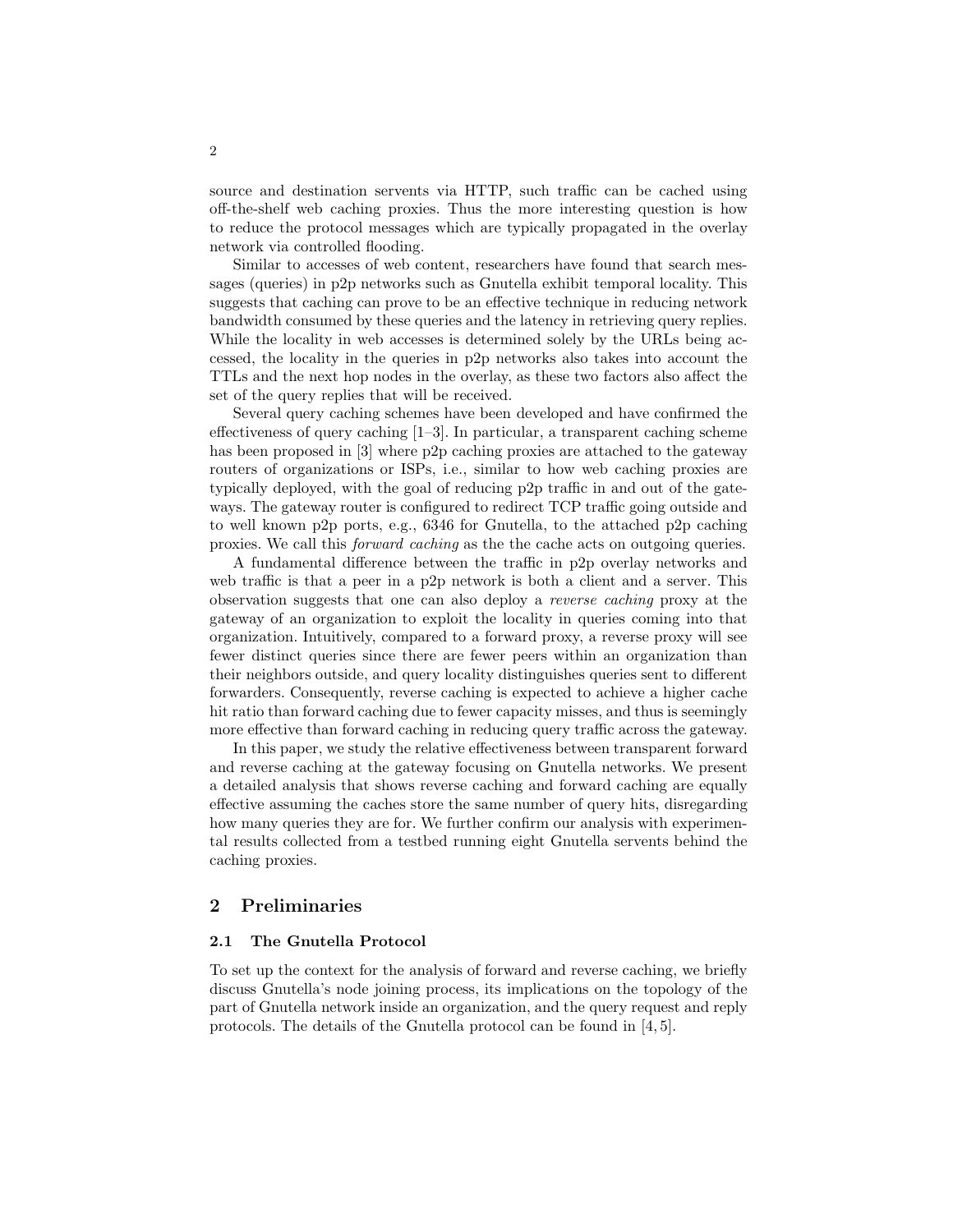Topology of Gnutella networks inside an organization The joining process of a typical Gnutella servent is as follows. When a servent wants to connect, it first looks up its host cache file to find addresses of Gnutella servents to connect to. The servent addresses are removed from the host cache after they are read. If the host cache is empty, it tries to connect to a well known Gnutella *host cache* server (also called PONG server) to receive PONG messages in response to its PING message. After receiving the PONG messages, the servent tries to establish connections with the servents whose addresses are obtained from the PONG messages.

A typical Gnutella servent S, after establishing a pre-specified number of Gnutella connections, periodically sends PING messages to monitor these connections. In response  $S$  receives a number of PONG messages<sup>3</sup>, which are appended at the end of  $S<sup>s</sup>$  host cache file. In addition, when an existing connection with some servent  $S_1$  is broken down,  $S_1$ 's address information is saved and eventually will be added to S's host cache when it leaves the Gnutella network.

In summary, during the joining process of a typical Gnutella servent, the neighbors are chosen from the host cache whose content is fairly random. This suggests that it is unlikely servents from the same organization will become neighbors of each other, and consequently query messages will travel across the gateway of the organization.

Query and query replies In order to locate a file, a servent sends a query request to all its direct neighbors, which in turn forward the query to their neighbors, and the process repeats. Each Gnutella query is identified by a unique tuple of (muid, query string, forwarder, neighbor, ttl, minimum speed) values, where the query is forwarded from the forwarder servent to the neighbor servent, and the minimum speed value specifies the minimum speed that a servent should be able to connect at if replying to the query. When a servent receives a query request, it searches its local files for matches to the query and returns a query reply containing all the matches it finds. Query replies follow the reverse path of query requests to reach the servents that initiated the queries. The servents along the path do not cache the query replies.

To avoid flooding the network, each query contains a TTL field, which is usually initialized to a default value of 7. When a servent receives a query with a positive TTL, it decrements the TTL before forwarding the query to its neighbors. Queries received with TTL equal to 1 are not forwarded.

#### 2.2 Transparent Query Caching

The natural way of performing transparent query caching in p2p overlay networks is similar to transparent web caching. A caching proxy is attached to the gateway router, the router is configured to redirect outgoing TCP traffic to certain designated ports (e.g., 6346 for Gnutella) to the attached proxy, and the proxy hijacks such connections going out of the gateway. The proxy can then

<sup>&</sup>lt;sup>3</sup> In Gnutella version 0.6, a servent uses its PONG cache to generate PONG messages.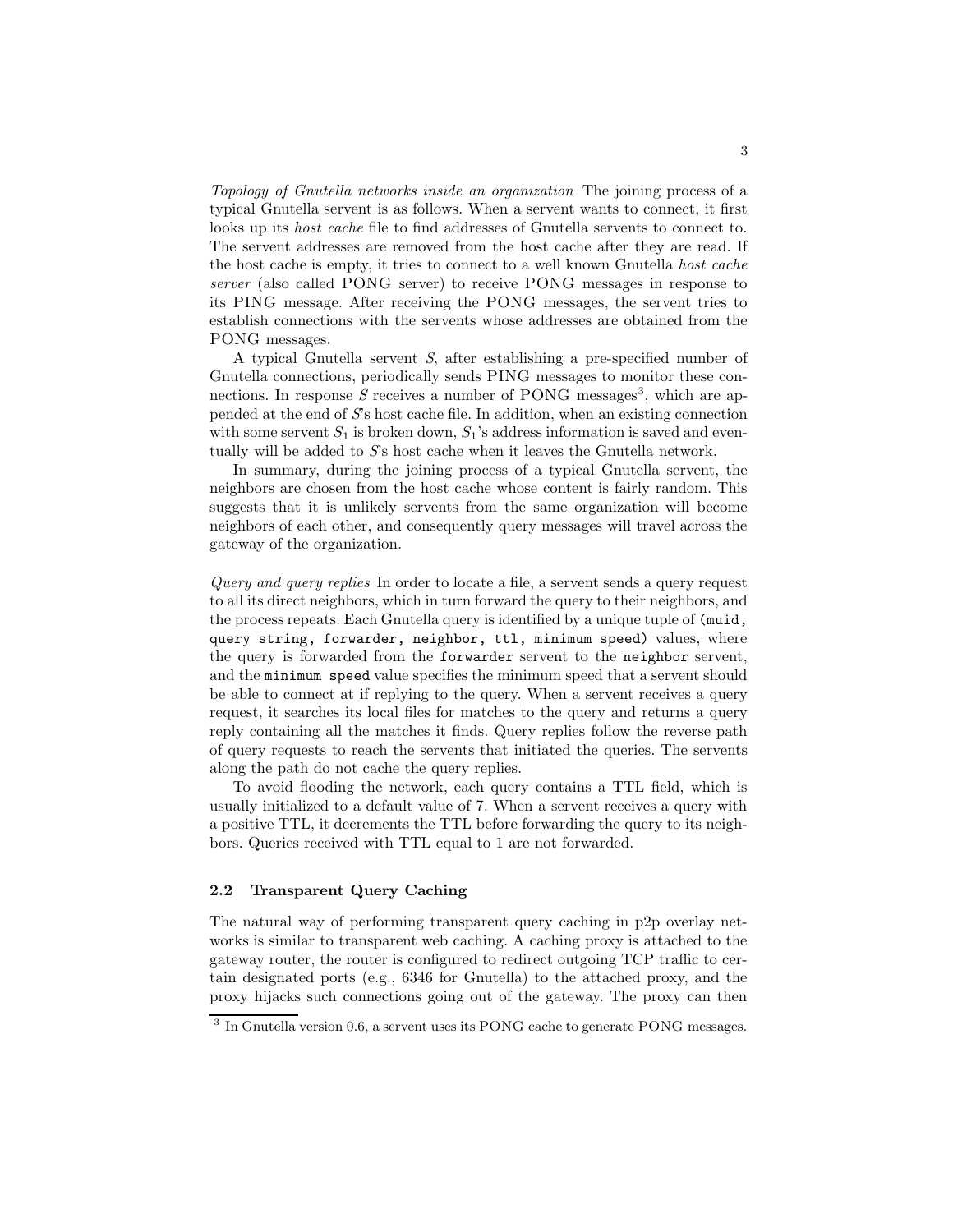cache query replies from outside the gateway and use them in the future to reply to queries from inside. Since the cached query replies are used to reply to queries going outside the gateway, we call this forward query caching.

However, queries can also come inside the gateway along the hijacked outgoing connections at the proxy. This is due to a fundamental difference between caching in p2p and web caching, that is, a peer node inside an organization acts both as a client and a server, while nodes involved in web traffic inside an organization are only clients (i.e., browsers). Therefore, in principle, the caching proxy can also inspect the queries that come from outside the gateway on the hijacked connections and cache query replies received from the nodes inside. The proxy can then use the cached query replies to serve future queries coming from outside along the hijacked connections. We call this reverse query caching.

Hijacking incoming connections. The above transparent caching scheme only hijacks outgoing connections from servents inside the router, i.e., Gnutella connections that are initiated by inside servents to port 6346 of outside servents. The incoming connections from servents outside the router to servents inside can also be hijacked by configuring the external interface of the router to redirect incoming traffic to an attached proxy, similar to how outgoing connections are hijacked.

We note that the difference between our definitions of forward and reverse caching are orthogonal to whether the hijacked connections are outgoing or incoming connections in the overlay, since the query traffic going through them is indifferent to who initiated the connections.

#### 2.3 The Caching Algorithm

We summarize the caching algorithm used by the proxy previously described in [3]. First, all the PING/PONG messages initiated or forwarded by the servents, inside or outside, going across the gateway will be forwarded by the caching proxy. The caching proxy will not change the TTL, and thus the reachability of PING/PONG messages remains the same as before. Similarly, HTTP data download messages will be tunneled through unaffected.

Our caching algorithm caches query hits according to the tuple of (query string, neighbor, ttl) values of the query they correspond to. It uses two main data structures. First, any time the proxy tunnels a query to outside servents, it records the muid, the query string, and the TTL information in a Cache Miss Table (CMT). When a query hit is received from outside, its muid is checked against CMT to find the corresponding query string and TTL, which is used to index into the cache table. The cache table (CT) is the data structure for storing cached query hits. For each CT entry CT(i), the algorithm adds a vector field to remember the muid and forwarder of up to 10 most recent queries for which query hits are replied using that cache entry.

Every time a new query results in a cache hit with  $CT(i)$ , i.e., with a matching tuple (query string, neighbor, ttl), the muid of the new message is compared with those stored in  $CT(i)$ . If the muid matches that of any of the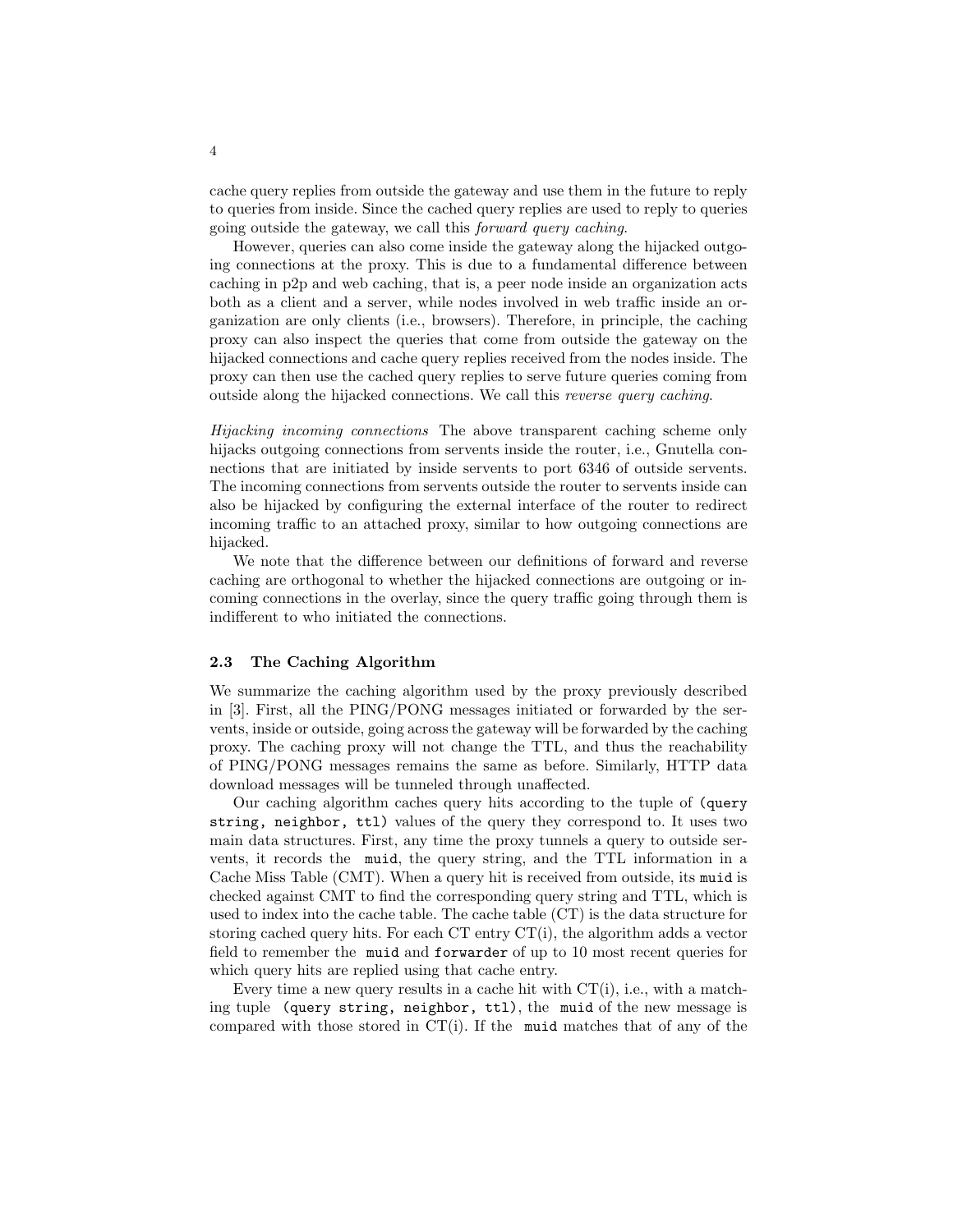

Fig. 1. Servent node A and its three neighbors outside the gateway.

10 stored previous queries replied to by the proxy using  $CT(i)$ , it suggests that the same query reached the proxy a short while ago, and the query is dropped. Otherwise, the proxy is seeing this query message with this muid for the first time, and hence the proxy replies from the cache. The muid of this new query is then stored in the vector field of the corresponding CT entry.

Speed rewriting Upon a cache miss, the proxy rewrites the minimum speed field of the query to zero before forwarding it to outside the gateway. As a result, it collects query hits with all possible speeds. For a subsequent query that matches all other parameters with the cached query hits, but specifies a non-zero minimum speed requirement, the proxy can always extract a subset of the cached query hits that satisfy the minimum speed requirement, without forwarding the query out of the gateway again.

#### 3 Analysis

In this section, we analytically compare the effectiveness of forward and reverse query caching at the gateway. Without loss of generality, we focus on a single Gnutella servent inside the gateway, which has  $C$  neighbors in the p2p overlay, all of which are outside the gateway (Section 2.1). The following comparison analysis between forward and reverse caching also holds true for multiple Gnutella servents inside the gateway if the multiple servents do not share any neighboring nodes outside the gateway. The disjoint neighborhood among multiple servents behind the gateway is expected because of the node join process as discussed in Section 2.1, and is also confirmed to be true in our experiments. Figure 1 shows servent A and its 3 neighbors in the p2p network outside the gateway.

We assume all servents in the p2p network initiate queries at about the same frequency. Since queries have a typical TTL of 7, each query is expected to reach a large number of servents in the p2p network. Conversely, compared to the queries generated by each servent, a much larger number of queries will reach and be forwarded by that servent. Thus we can ignore the queries generated by servent A in analyzing the query traffic related to it, e.g., in the scenario in Figure 1.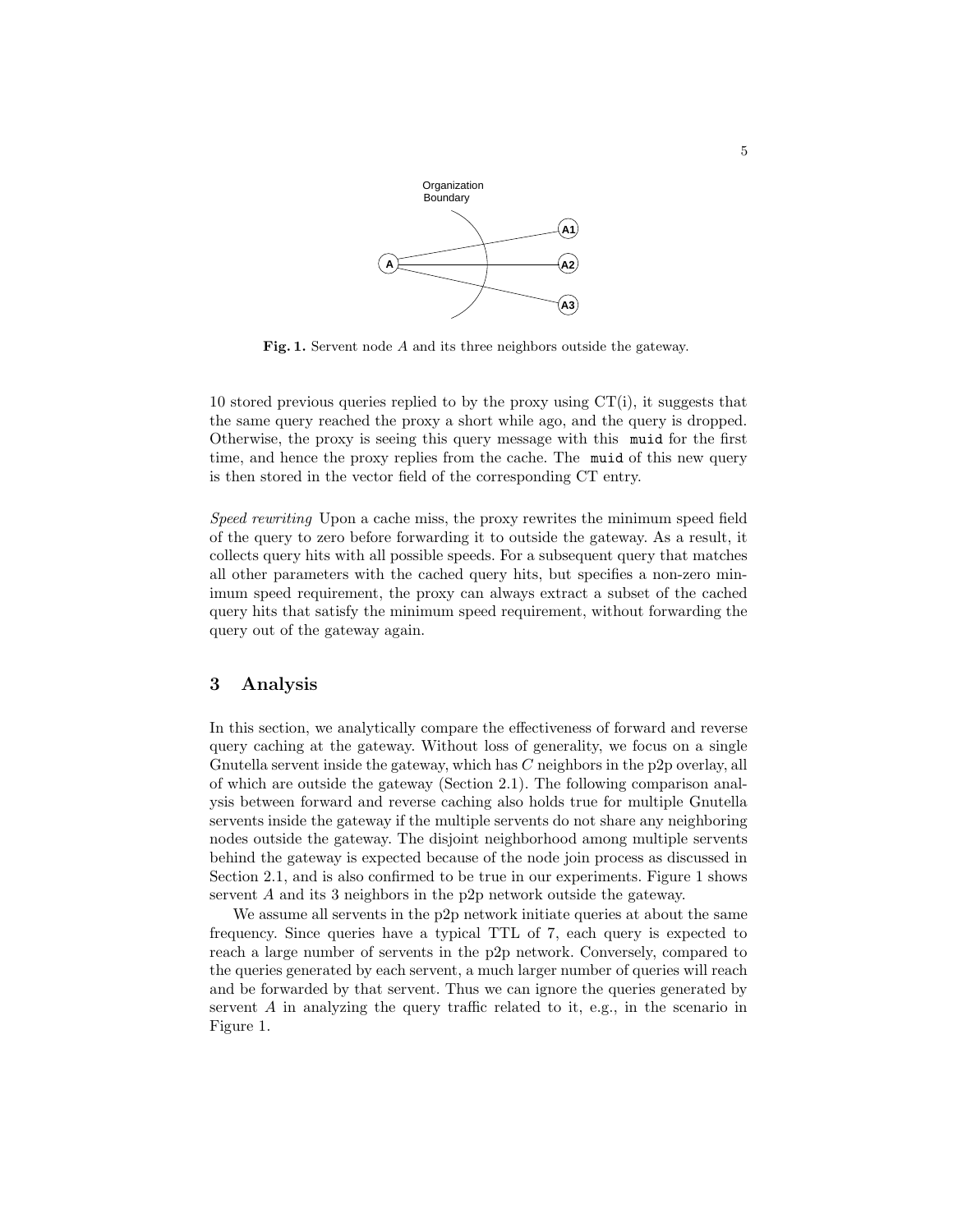

(b) Reverse caching

Fig. 2. The query and query hit traffic on each hijacked neighbor connection of servent A triggered by Q queries initiated from servent A1, under forward and reverse caching at the gateway, respectively. Starting from A1, solid arrows show queries (1) received from outside, (2) sent to inside, (3) received from inside, and (4) sent to outside. Starting from A2 or A3, dashed arrows show query hits (5) received from outside, (6) sent to inside, (7) received from inside, and (8) sent to outside.  $f$   $\pounds tl$  > 0 denotes the fractions of queries with  $ttl > 0$  after decrementing at A. f miss fwd and f miss rvs denote the cache miss ratio in forward and reverse caching, respectively.

We assume all connections between  $A$  and its neighbors are hijacked by the proxy. We analyze the amount of query and query traffic on each hijacked connection triggered by a set of Q queries initiated from or forwarded by a single neighbor – servent  $A1$  – in the forward and reverse caching scenarios. The amount of queries sent on each connection are shown in Figure  $2(a)$  and Figure  $2(b)$  for forward and reverse caching, respectively.

The numbers of queries on each connection in forward caching shown in Figure  $2(a)$  are explained as follows. First, the proxy receives all  $Q$  queries from servent A1. It then passes all of them through to servent A. Out of these queries,  $Q \cdot f_{ttl>0}$  (after decrementing the TTL at A) will be forwarded to each of A's remaining  $(C - 1)$  neighbors in the p2p network, where  $f_{ttl>0}$  is the fraction of queries with  $ttl > 0$ . These are the queries on which the proxy acts, i.e., by performing cache lookups. Finally,  $Q \cdot f_{ttl>0} \cdot f_{miss \text{-} fwd} \cdot (C-1)$  of them will be cache misses and forwarded to the  $(C-1)$  neighbors outside the gateway, where  $f_{miss\_fwd}$  is the query miss ratio in forward caching.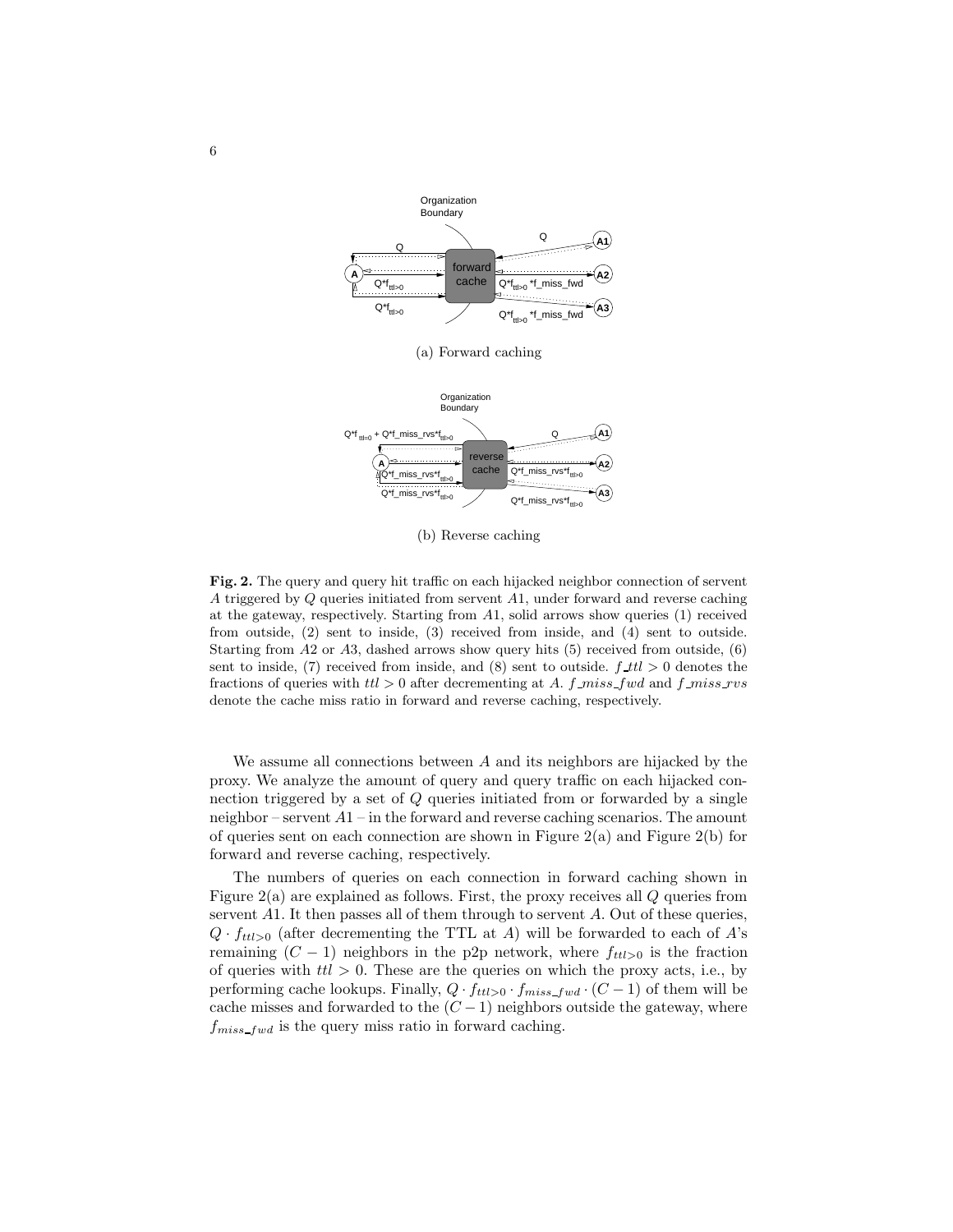The numbers of queries on each connection in reverse caching shown in Figure  $2(b)$  are explained as follows. Once again, the proxy receives all  $Q$  queries from servent A1. First, it forwards the ones with  $ttl = 0$  (after decrementing the TTL) directly to A. The reason the proxy does not perform caching on queries with  $ttl = 0$  is that such queries will not be forwarded further once reaching the servent inside the gateway, thus caching such queries will not reduce the outgoing query traffic. Furthermore, the proxy can avoid significant consumption of its cache capacity by such queries; around 60-70% queries received by any servent and thus going through the proxy have  $ttl = 0$  (after decrementing the TTL). Second, the proxy acts on the incoming queries with  $ttl > 0$  by directly replying to them if the corresponding query hits are already cached. It then passes the remaining  $Q \cdot f_{ttl>0} \cdot f_{miss-rvs}$  queries to servent A, where  $f_{miss-rvs}$  is the query miss ratio in reverse caching. Servent A then forwards these queries to each of its remaining  $(C - 1)$  neighbors in the p2p network.

Table 1 summarizes the number of queries and query hits sent along each of the four directions. Query hits travel in opposite directions to their query counterparts. In forward caching (Figure 2(a)),  $Q \cdot f_{ttl>0} \cdot f_{miss\_fwd} \cdot (C-1)$  queries sent to outside the gateway result in  $Q \cdot f_{miss\_{fwd}} \cdot (C-1) \cdot \sum_{k=1}^{6} f_{ttl=k} \cdot C_{QH}(k)$ query hits, where  $C_{QH}(k)$  is the average number of query hits for a query with  $\text{ttl} = k$ . Combined with the query hits from cache hits in the forward cache,  $\sum_{k=1}^{6} f_{ttl=k} \cdot C_{QH}(k)$ . Finally,  $Q \cdot L_{QH}$  query hits are generated from servent the total number of query hits sent by the proxy to servent A is  $Q \cdot (C - 1)$ . A's local object store, and sent back to servent A1, along with the query hits received by A from the proxy.

The query hits in reverse caching (Figure 2(b)) are also shown in Table 1. Out of the Q queries received from A1,  $Q \cdot f_{ttl=0} + Q \cdot f_{ttl>0} \cdot f_{miss\_rvs}$  are sent to A by the proxy, as it does not cache query hits for queries with  $ttl = 0$ . A in turn forwards the  $Q \cdot f_{ttl>0} \cdot f_{miss\_rus} \cdot (C-1)$  duplicated queries to outside servents, and receives back  $Q \cdot f_{miss\_rvs} \cdot (C-1) \cdot \sum_{k=1}^{6} f_{ttl=k} \cdot C_{QH}(k)$  query hits. Servent A then sends these query hits along with  $(Q \cdot f_{ttl=0} + Q \cdot f_{ttl>0} \cdot f_{miss\_rvs}) \cdot L_{QH}$ query hits generated locally to the proxy. Finally, the proxy sends all the query hits forwarded from A along with  $Q \cdot f_{hit\_rvs} \cdot \sum_{k=1}^{6} \tilde{f}_{ttl=k} \cdot C_{QH}(k+1)$  query hits from its cache to A1.

The following conclusions can be drawn from Table 1.

- The volumes of the queries sent to outside in forward caching and in reverse caching ((4) in Table 1) would be the same if  $f_{miss\_fwd}$  and  $f_{miss\_rvs}$  are equal.
- The volumes of the query hits received from outside in forward caching and in reverse caching ((5) in Table 1) would be the same if  $f_{miss\_{fwd}}$  and  $f_{miss\_{fvs}}$  are equal.
- The total number of query hits sent back to outside (e.g., to servent A1) in forward caching and in reverse caching ((8) in Table 1) are the same. This makes sense as caching is expected to preserve the end user experience in searching data files.

Thus the effectiveness comparison of forward and reverse caching boils down to the relative values of the query cache miss ratios in forward and reverse caching, i.e.,  $f_{miss\_fwd}$  and  $f_{miss\_rvs}.$ 

Assuming the forward and reverse caches have the same capacity, i.e., they can store the same total number of query hits for however many queries, the cache hit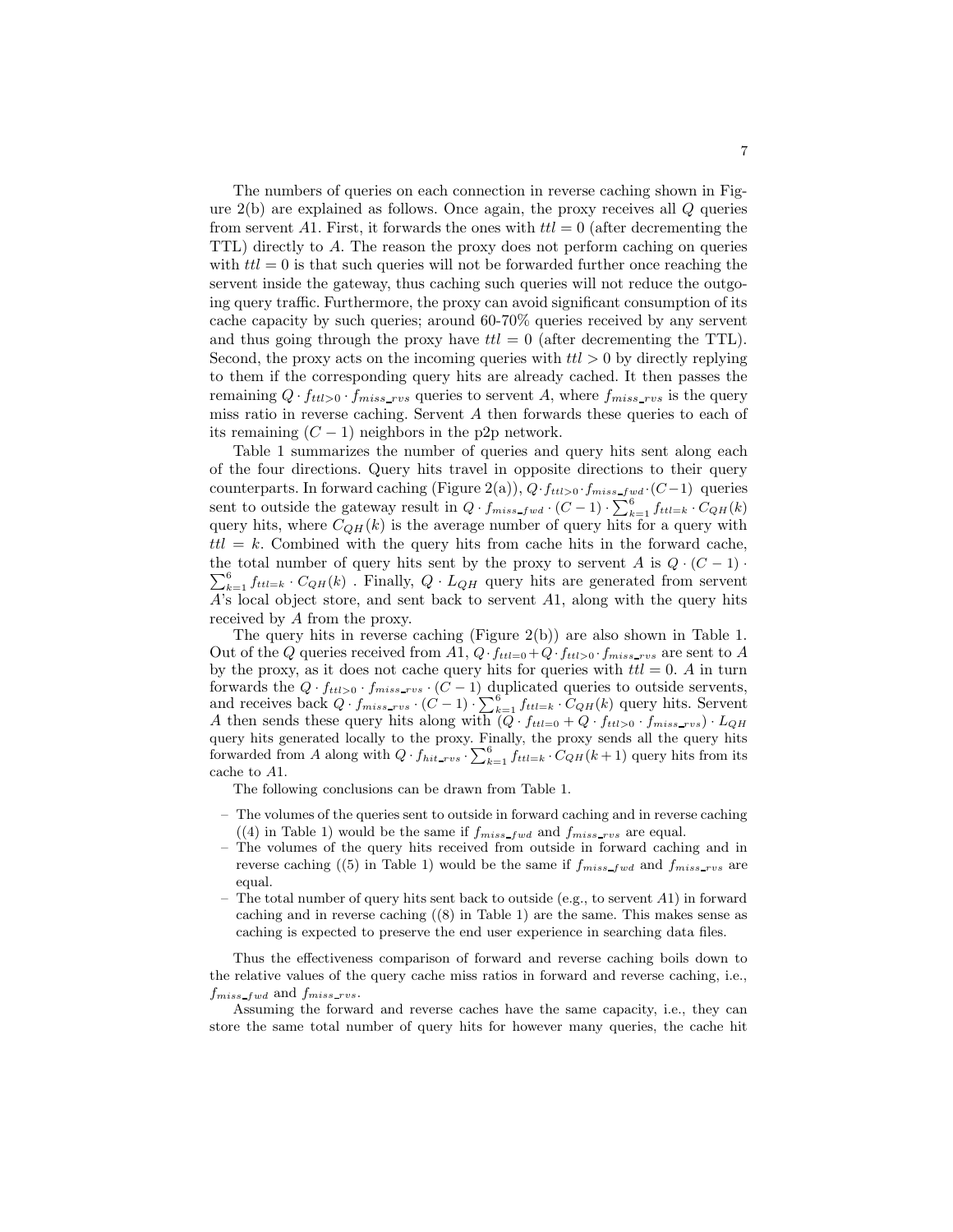Table 1. Query and query hit traffic going in and out hijacked connections of servent A, triggered by Q queries coming in from one neighbor servent outside the gateway. C is the number of neighbors in the p2p overlay. All neighbors are outside the gateway.  $L_{QH}$  is the average query hits per query from servent A's local object store.  $C_{QH}(k)$  is the average number of query hits for a query with  $tt = k$ .  $f_{ttl=k}$  denotes the fractions of all  $Q$  queries with  $ttl = k$  after decrementing at  $A$ . The derivation in  $(8)$  for reverse caching uses  $C_{QH}(k + 1) = (C - 1) \cdot C_{QH}(k) + L_{QH}$ .

| Category                | Forward Caching                                                                                                                                                                                                                                                                         |
|-------------------------|-----------------------------------------------------------------------------------------------------------------------------------------------------------------------------------------------------------------------------------------------------------------------------------------|
| Queries:                |                                                                                                                                                                                                                                                                                         |
| $(1)$ rcvd from outside |                                                                                                                                                                                                                                                                                         |
| $(2)$ sent to inside    |                                                                                                                                                                                                                                                                                         |
| $(3)$ rcvd from inside  | $Q \cdot f_{ttl>0} \cdot (C-1)$                                                                                                                                                                                                                                                         |
| (4) sent to outside     | $Q \cdot f_{ttl>0} \cdot f_{miss\_fwd} \cdot (C-1)$                                                                                                                                                                                                                                     |
| Query Hits:             |                                                                                                                                                                                                                                                                                         |
| $(5)$ rcvd from outside | $Q \cdot f_{miss\_fwd} \cdot (C-1) \cdot \sum_{k=1}^{6} f_{ttl=k} \cdot C_{QH}(k)$<br>$Q \cdot (C-1) \cdot \sum_{k=1}^{6} f_{ttl=k} \cdot C_{QH}(k)$                                                                                                                                    |
| $(6)$ sent to inside    |                                                                                                                                                                                                                                                                                         |
| (7) recy from inside    | $Q \cdot (C-1) \cdot \sum_{k=1}^{6} f_{ttl=k} \cdot C_{QH}(k) + Q \cdot L_{QH}$                                                                                                                                                                                                         |
| (8) sent to outside     | $Q \cdot (C-1) \cdot \sum_{k=1}^{6} f_{ttl=k} \cdot C_{QH}(k) + Q \cdot L_{QH}$                                                                                                                                                                                                         |
| Category                | Reverse Caching                                                                                                                                                                                                                                                                         |
| Queries:                |                                                                                                                                                                                                                                                                                         |
| $(1)$ rcvd from outside |                                                                                                                                                                                                                                                                                         |
| $(2)$ sent to inside    | $Q \cdot f_{ttl=0} + Q \cdot f_{ttl>0} \cdot f_{miss\_rvs}$                                                                                                                                                                                                                             |
| $(3)$ rcvd from inside  | $Q \cdot f_{ttl>0} \cdot f_{miss\_rvs} \cdot (C-1)$                                                                                                                                                                                                                                     |
| (4) sent to outside     | $Q \cdot f_{ttl>0} \cdot f_{miss\_rvs} \cdot (C-1)$                                                                                                                                                                                                                                     |
| Query Hits:             |                                                                                                                                                                                                                                                                                         |
| $(5)$ rcvd from outside | $\begin{array}{c} Q \cdot f_{miss\_rvs} \cdot (C-1) \cdot \sum_{k=1}^{6} f_{ttl=k} \cdot C_{QH}(k) \\ Q \cdot f_{miss\_rvs} \cdot (C-1) \cdot \sum_{k=1}^{6} f_{ttl=k} \cdot C_{QH}(k) \\ Q \cdot f_{miss\_rvs} \cdot (C-1) \cdot \sum_{k=1}^{6} f_{ttl=k} \cdot C_{QH}(k) \end{array}$ |
| $(6)$ sent to inside    |                                                                                                                                                                                                                                                                                         |
| (7) recy from inside    |                                                                                                                                                                                                                                                                                         |
|                         | $+(Q \cdot f_{ttl=0} + Q \cdot f_{ttl>0} \cdot f_{miss\_rvs}) \cdot L_{QH}$                                                                                                                                                                                                             |
| (8) sent to outside     | $Q \cdot f_{miss\_rus} \cdot (C-1) \cdot \sum_{k=1}^{6} f_{ttl=k} \cdot C_{QH}(k)$                                                                                                                                                                                                      |
|                         | $+(Q \cdot f_{ttl=0} + Q \cdot f_{ttl>0} \cdot f_{miss\_rvs}) \cdot L_{QH}$                                                                                                                                                                                                             |
|                         | $+Q \cdot f_{hit\_rus} \cdot \sum_{k=1}^{6} f_{ttl=k} \cdot C_{QH}(k+1)$                                                                                                                                                                                                                |
|                         | $= Q \cdot (C-1) \cdot \sum_{k=1}^{6} f_{ttl=k} \cdot C_{QH}(k) + Q \cdot L_{QH}$                                                                                                                                                                                                       |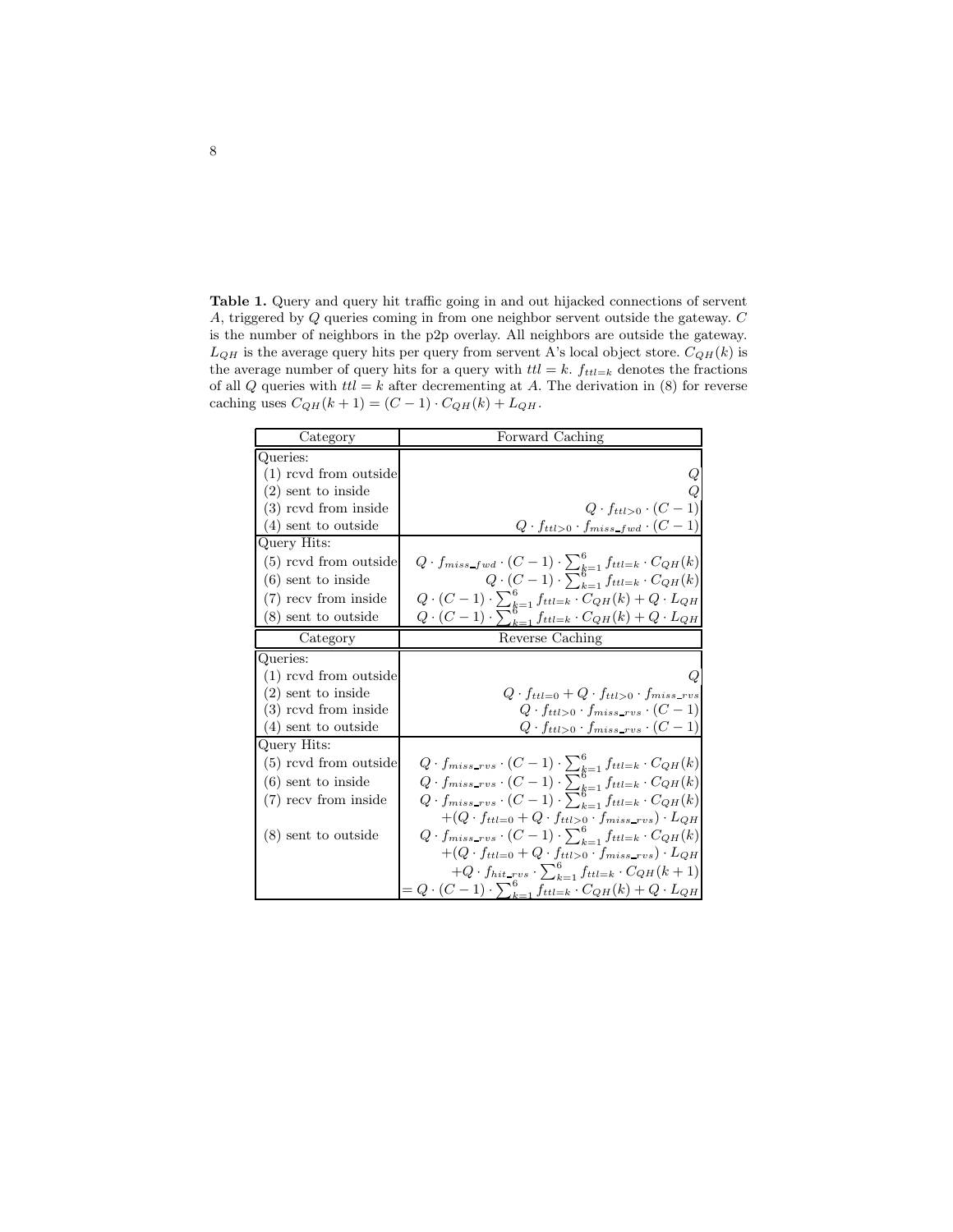ratios in forward and reverse caching should be similar for the following reasons. First of all, the localities in the queries filtered by the forward cache and the reverse cache are the same. This is because the  $Q \cdot f_{ttl>0} \cdot (C-1)$  queries acted on by the forward cache is from duplicating  $(C - 1)$  times the  $Q \cdot f_{ttl>0}$  queries that would be seen by the reverse cache, one for each of A's  $(C - 1)$  neighbors outside the gateway, and the caching algorithm distinguishes the same query forwarded to different next hop nodes.

Moreover, since the number of query hits to be received by the proxy from sending  $Q \cdot f_{ttl>0}$  queries to servent A in reverse caching is similar to the number of query hits to be received by the proxy from sending the duplicated  $Q \cdot f_{ttl>0} \cdot (C-1)$  queries to  $A2$  and  $A3$  (after decrementing the TTL), assuming the difference – the query hits generated by  $A$  locally – is insignificant, the total number of query hits received by the proxy is expected to be similar in forward and reverse caching. Thus if the proxy cache has the same capacity in terms of the number of query hits, and the queries have the same locality, the hit ratios are expected to be comparable.

Finally, consider the case where query hits expire before the cache capacity is reached. Since the cache hits stored in the reverse proxy and in the forward proxy effectively correspond to the same set of queries, i.e., those whose query hits have not expired, the hit ratios in the two caches are again expected to be comparable.

#### 4 Experiments

We implemented both forward and reverse query caching proxies. In the following, we experimentally compare the two proxies in a testbed consisting of eight machines running eight Gnutella servents.

#### 4.1 Experimental Setup

Our testbed consists of a cluster of eight PCs running FreeBSD 4.6, each of which runs a Gnutella servent, configured to allow zero incoming and three outgoing connections. Each servent is passive; it only forwards queries and query hits, but does not initiate any queries. Furthermore, it does not store any files for sharing.

To simplify the setup, instead of using a real router, we configured each servent machine to use the caching proxy machine as the default router. IP forwarding rules are specified on the caching proxy machine such that packets going to port 6346 of any destination will be forwarded to port 6346 of localhost, and all other traffic are forwarded. Thus only outgoing Gnutella connections will be hijacked by the proxy.

We started the experiments with all eight servents at 5:00am EST on May 8, 2004 (after a 30-minute warm-up period), and the experiment lasted for an hour. In all tests, we find the neighboring servents of the eight servents behind the caching proxies to be distinct. The proxy recorded all Gnutella packets going in and out on the hijacked outgoing connections.

#### 4.2 Results

We fixed the total number of query hits the cache can store to be 350000 and compared the caching results under forward and reverse caching. The cache replacement policy was LRU. In addition, a 30-minute expiration is imposed for cached query hits. However, in our experiments, the cache capacity was reached first before any query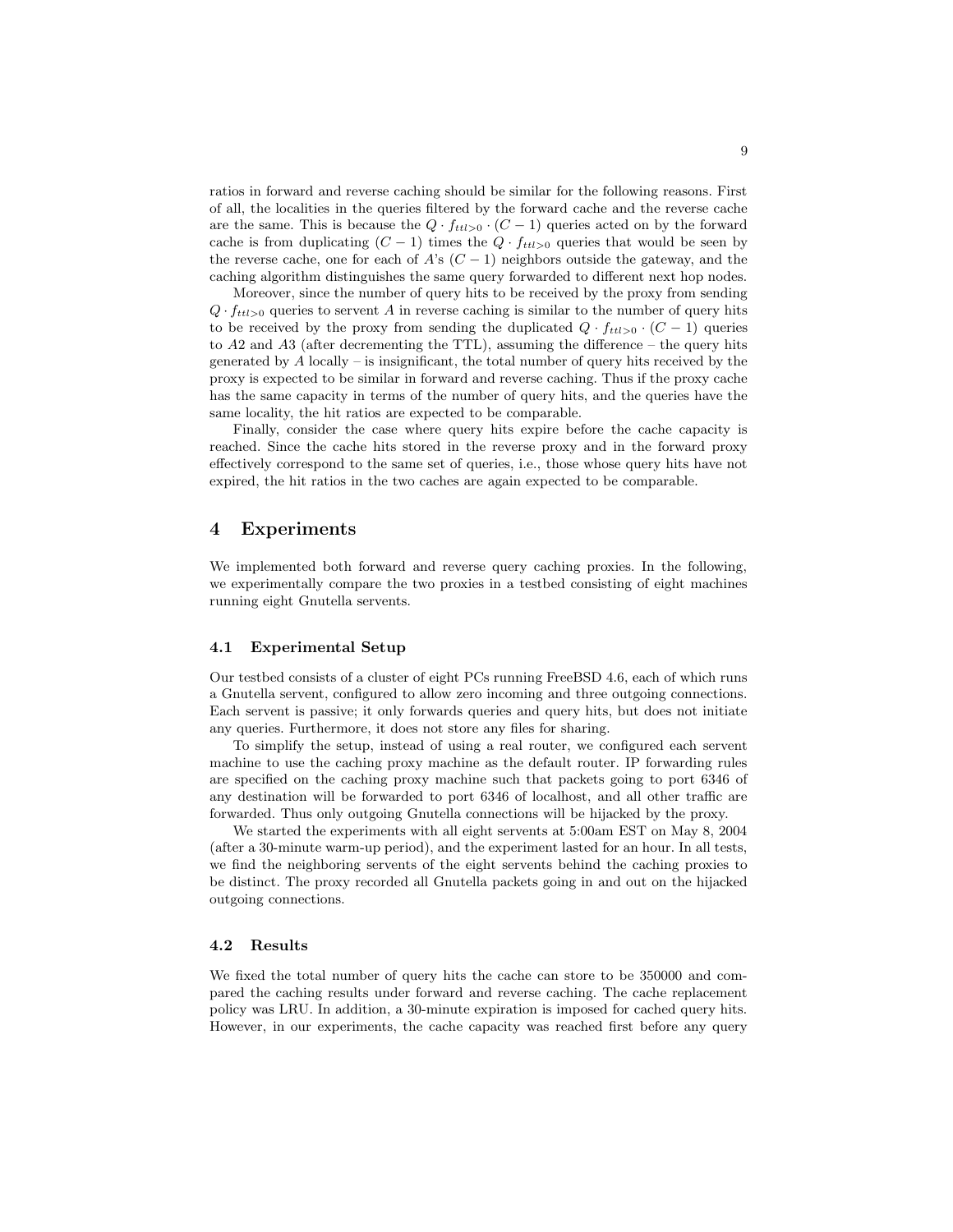| Category                             | Forward Caching Reverse Caching |               |
|--------------------------------------|---------------------------------|---------------|
| Time measured (EST)                  | $6:30-7:30am$                   | $5:00-6:00am$ |
|                                      | May 8, 2004                     | May 8, 2004   |
| Average $\#$ connections/servent     | 2.70                            | 2.69          |
| Cache Miss Ratio                     | 58.03%                          | 56.07%        |
| Queries:                             |                                 |               |
| rcyd from outside                    | 1503770                         | 1531813       |
| sent to inside                       | 1503770                         | 1220787       |
| with $ttl > 1$                       | 656804                          | 654221        |
| rcyd from inside                     | 1102104                         | 578992        |
| sent to outside                      | 604042                          | 578992        |
| queries dropped at cache             | 55656                           | 42134         |
| Query Hits:                          |                                 |               |
| rcyd from outside                    | 44356                           | 42814         |
| sent to inside                       | 75938                           | 42814         |
| recy from inside                     | 75938                           | 42814         |
| sent to outside                      | 75938                           | 80175         |
| Average query hit size/query (Bytes) | 4693.16                         | 4857.32       |

Table 2. Query and query hit traffic going in and out the cache. The cache stores up to a total of 350000 query hits for different queries.

hit expired. The measured statistical results of the two caching proxies are shown in Table 2. Note while the threshold for triggering cache replacement is the total number of cached query hits, the granularity for replacement is a query entry, i.e., all of its query hits.

For the forward cache, 1503770 queries crossed the cache and were forwarded to the servents. Out of these, only 656804 have  $ttl > 1$  (or  $ttl > 0$  after decrementing) and would be forwarded to the remote servents outside the gateway by the servents inside. The average number of connections per servent was 2.70, averaged over the duration of the experiment. Hence, the total number of queries received by the proxy from inside would be about  $656804 * 1.70 = 1116567$ . The observed value of 1102104 was within 1.3% of this. Only 58.03% (miss ratio) of these would be sent to outside. The actual number of queries sent outside was slightly lower than this number due to dropped queries by the proxy because of repeated muid (Section 2.3).

The number of query hits received from outside was 44356, an additional 31582 were serviced from the cache, for a total of 75938. Notice that the percentage of traffic served from cache, 41.6%, is the saving in bandwidth that the forward cache provides, assuming a constant number of bytes per query hit.

For the reverse cache, 1531813 queries were received from outside of which 654221 have  $ttl > 1$ . The reverse proxy performed caching on them and the cache miss ratio was 56.07%. The proxy then sent the 366822 misses along with the 877592 queries with  $ttl = 1$  to the servents inside, and thus the total number queries sent inside was expected to be 1244414. Due to queries dropped by the cache (becasue of repeated muid), the actual number of queries sent inside (1220787) was about 1.9% lower. The average number of connections per servent was 2.69, averaged over the duration of the experiment. Thus the expected number of queries received from the servents inside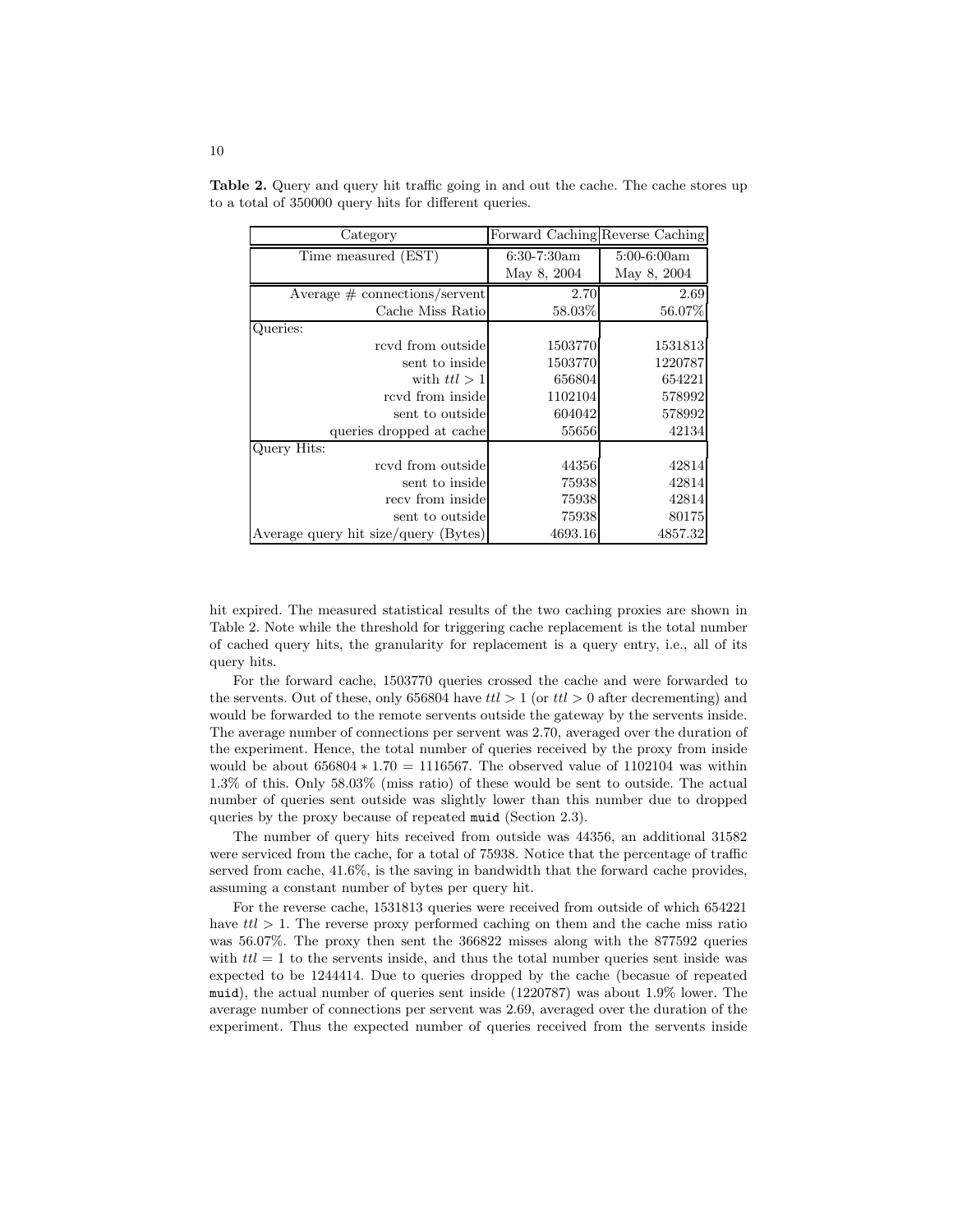would be  $366822 * 1.69 = 619929$ . Again, due to dropped queries by the cache when sending inside, fewer than 366822 queries were sent inside, and the actual number received from inside was 578992.

In terms of query hits, a total of 80175 replies to outside servents were sent out of which 42814 were received from outside, and the rest were served out of the cache. Thus the bandwidth saving for query hits in the reverse cache is 46.6%, assuming a constant number of bytes per query hit.

Comparing forward caching and reverse caching, the cache miss ratios, the numbers of queries sent to outside, and the numbers of query hits received from outside are within 2.0%, 4.1%, 3.5%, respectively. The total numbers of query hits sent outside for forward and reverse caching are within 0.63% of each other. This confirms the analysis that if the cache capacity is in terms of the number of cached query hits, the traffic reduction will be comparable in reverse and forward caching.

# 5 Related Work

There have been many studies that measured, modeled, or analyzed peer-to-peer file sharing systems such as Gnutella (for example, [6, 7]) and Kazaa (for example, [8, 9]). Many of these studies also discussed the potential of caching data object files (for example, [8]) or retrieving files from other peers within the same organization [9] in reducing the bandwidth consumption.

Several previous work studied query caching in Gnutella networks. Sripanidkulchai [1] observed that the popularity of query strings follows a Zipf-like distribution, and proposed and evaluated a simple query caching scheme by modifying a Gnutella servent. The caching scheme proposed was fairly simple; it caches query hits solely based on their query strings and ignores TTL values. In [2], Markatos studied one hour of Gnutella traffic traces collected at three servents located in Greece, Norway, and USA, and proposed a query caching scheme by modifying servents to cache query hits according to the query string, the forwarder from which the query is forwarded, and the TTL. In our previous work [3], we proposed transparent forward query caching at the gateway and experimentally showed its effectiveness. This paper builds on top of our previous work and shows that reverse and forward query caching are equally effective in the context of transparent query caching at the gateway.

Several recent work studied other p2p traffic. Leibowitz et al. [10] studied one month of FastTrack-based [11] p2p traffic at a major ISP and found that the majority of p2p files are audio files and the majority of the traffic are due to video and application files. They also reported significant locality in the studied p2p data files. Saroiu et al. [12] studied the breakdowns of Internet traffic going through the gateway of a large organization into web, CDN, and p2p (Gnutella and Kazaa) traffic. They focused on HTTP traffic. In contrast, this paper focuses on the p2p protocol traffic, and compares different transparent caching schemes for query traffic.

#### 6 Conclusions

In this paper, we studied the effectiveness of forward and reverse caching of p2p query traffic at the gateway of an organization or ISP via analysis and experimental measurement. Our study showed that forward caching and reverse caching at the gateway are equally effective in reducing query and query reply traffic across the gateway. Since in